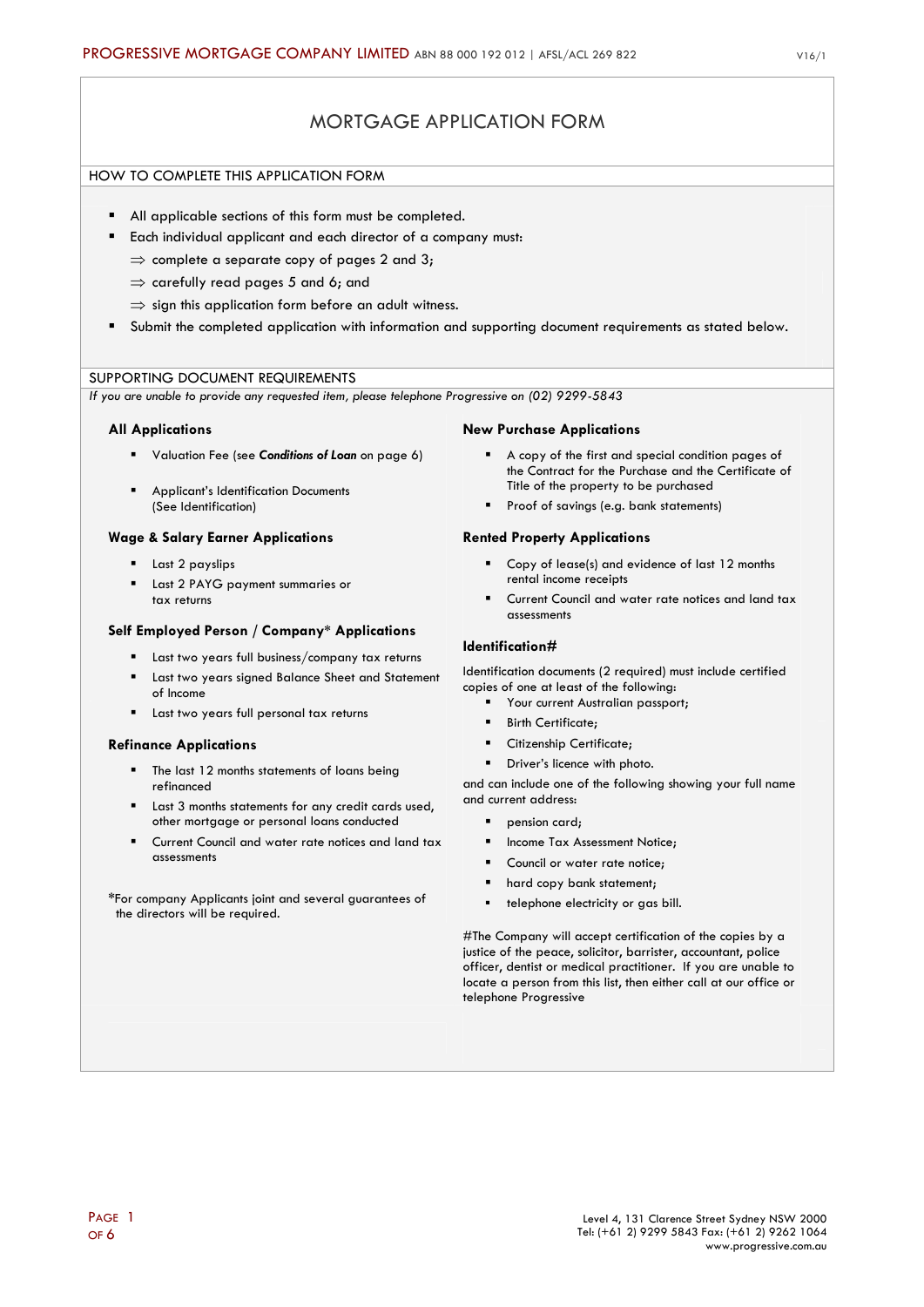| INDIVIDUAL / DIRECTOR APPLICANT DETAILS                                                                                   |        |                                             |                          |                      |
|---------------------------------------------------------------------------------------------------------------------------|--------|---------------------------------------------|--------------------------|----------------------|
| (Please copy this section for each Individual / Director to sign and complete.)                                           |        |                                             |                          |                      |
| Title                                                                                                                     | Other  | Date of Birth                               |                          | Driver's Licence No. |
| $Mr \Box Mrs \Box Ms \Box Mis \Box$                                                                                       |        |                                             |                          |                      |
| Given Name(s)                                                                                                             |        | Surname                                     |                          |                      |
| Full Name of Spouse                                                                                                       |        |                                             |                          | Spouse Date of Birth |
| Spouse Occupation                                                                                                         |        | Is mortgage to be taken out in joint names? |                          | Yes $\Box$ No $\Box$ |
| Number of Children under the age of 16                                                                                    |        | <b>Other Dependants</b>                     |                          |                      |
| Present Address                                                                                                           |        |                                             |                          |                      |
| Suburb                                                                                                                    |        | State                                       |                          | Postcode             |
| Telephone                                                                                                                 | Mobile |                                             |                          |                      |
| Email                                                                                                                     |        |                                             |                          |                      |
| Previous Address                                                                                                          |        |                                             |                          |                      |
| Suburb                                                                                                                    |        | State                                       |                          | Postcode             |
| Occupation                                                                                                                |        |                                             |                          |                      |
| Length of Present Employment                                                                                              |        |                                             |                          |                      |
| Present Employer Name                                                                                                     |        |                                             |                          |                      |
| Present Employer Address                                                                                                  |        |                                             |                          |                      |
|                                                                                                                           |        |                                             |                          |                      |
| Suburb                                                                                                                    |        | State                                       |                          | Postcode             |
| Previous Employer                                                                                                         |        |                                             | <b>Employment Period</b> |                      |
| If self-employed: [If self-employed for less than 2 years, give name of previous employer and period]<br>Name of Business |        |                                             |                          |                      |
| Type of Business                                                                                                          |        |                                             |                          |                      |
| <b>Business Address</b>                                                                                                   |        |                                             |                          |                      |
| Suburb                                                                                                                    |        | State                                       |                          | Postcode             |
| Period Established                                                                                                        |        |                                             |                          |                      |
|                                                                                                                           | Years  |                                             |                          |                      |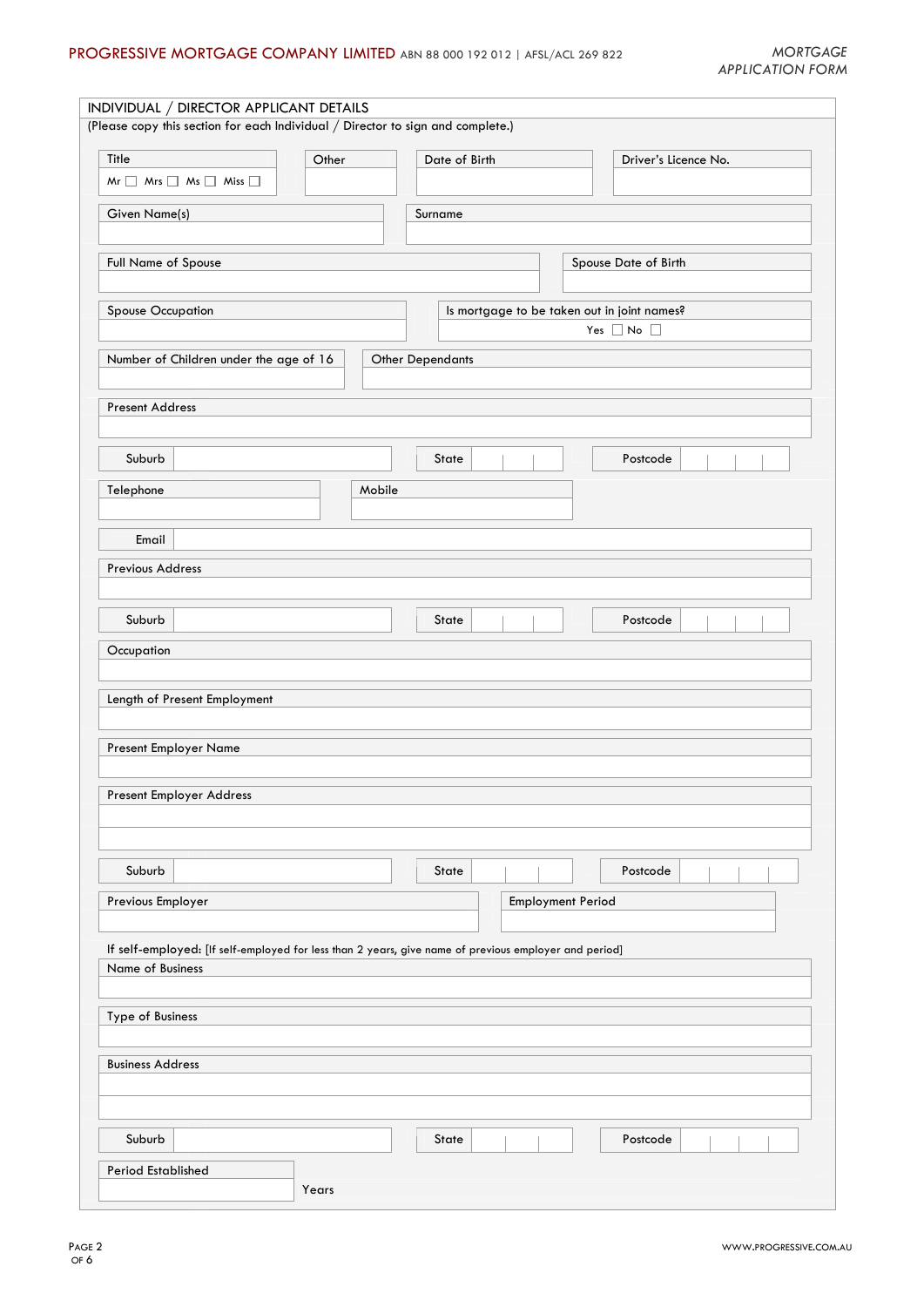# *APPLICATION FORM*

# INDIVIDUAL / DIRECTOR APPLICANT DETAILS *continued*

### **Monthly Income & Expenditure** (Before new Loan)

| Monthly Before Tax Income         |    | Monthly Expenditure                   |   |  |
|-----------------------------------|----|---------------------------------------|---|--|
| Applicant wage / salary           |    | Home mortgage repayments              |   |  |
| Spouse wage / salary              |    | Investment & business loan repayments |   |  |
| Net rental - security property(s) | ۰  | Credit card / store card payments     | J |  |
| Net rental $-$ other property(s)  | Φ  | Other debt repayments                 | J |  |
| Net business income               | ۰D | Rent / board                          |   |  |
| Other income                      |    | Other living expenses                 |   |  |

Landlord's Name (if any) Landlord Telephone

### **Financial Statement** (Before new Loan)

| Assets                          |    | Liabilities                          |    |  |
|---------------------------------|----|--------------------------------------|----|--|
| Present value of home           | S  | Owing on home mortgage               |    |  |
| Value other property owned      |    | Owing on investment & business loans |    |  |
| Bank and other savings accounts | J  | Owing on hire purchase               | Ф  |  |
| Furniture                       | ъ  | Monthly and household accounts       | ъ  |  |
| Motor vehicles                  | S  | Bank overdraft                       | \$ |  |
| Securities (shares, bonds, etc) | \$ | Personal debts                       | S  |  |
| Equity in business              | J  | Outstanding rates/rent               |    |  |
| Superannuation benefits         | Φ  | Outstanding taxation                 |    |  |
| Other assets                    |    | Other liabilities                    |    |  |

### **Credit & Shop Cards**

|        | <b>Card Name</b>                                                                       | Credit Limit                            |
|--------|----------------------------------------------------------------------------------------|-----------------------------------------|
| Card 1 |                                                                                        | \$                                      |
| Card 2 |                                                                                        | S                                       |
| Card 3 |                                                                                        | \$                                      |
| Card 4 |                                                                                        | \$                                      |
|        | Have you, your spouse or co-applicant at any time been bankrupt or insolvent?          | Yes $\Box$ No $\Box$                    |
|        | Have you or your spouse at any time been shareholders of a company of which a manager, | $\mathsf{v}$ $\Box$ $\mathsf{u}$ $\Box$ |

receiver or liquidator has been appointed?<br>  $\begin{array}{ccc} \text{receiver or liquidator has been appointed?} \end{array}$ 

Are there any unsatisfied judgements entered in any court against you? The No  $\Box$  Yes  $\Box$  No  $\Box$ 

Has any similar application in respect of the Proposed Security(s) ever been submitted to Yes all No Yes any other lending body?

If so, to whom?

If application rejected, give reason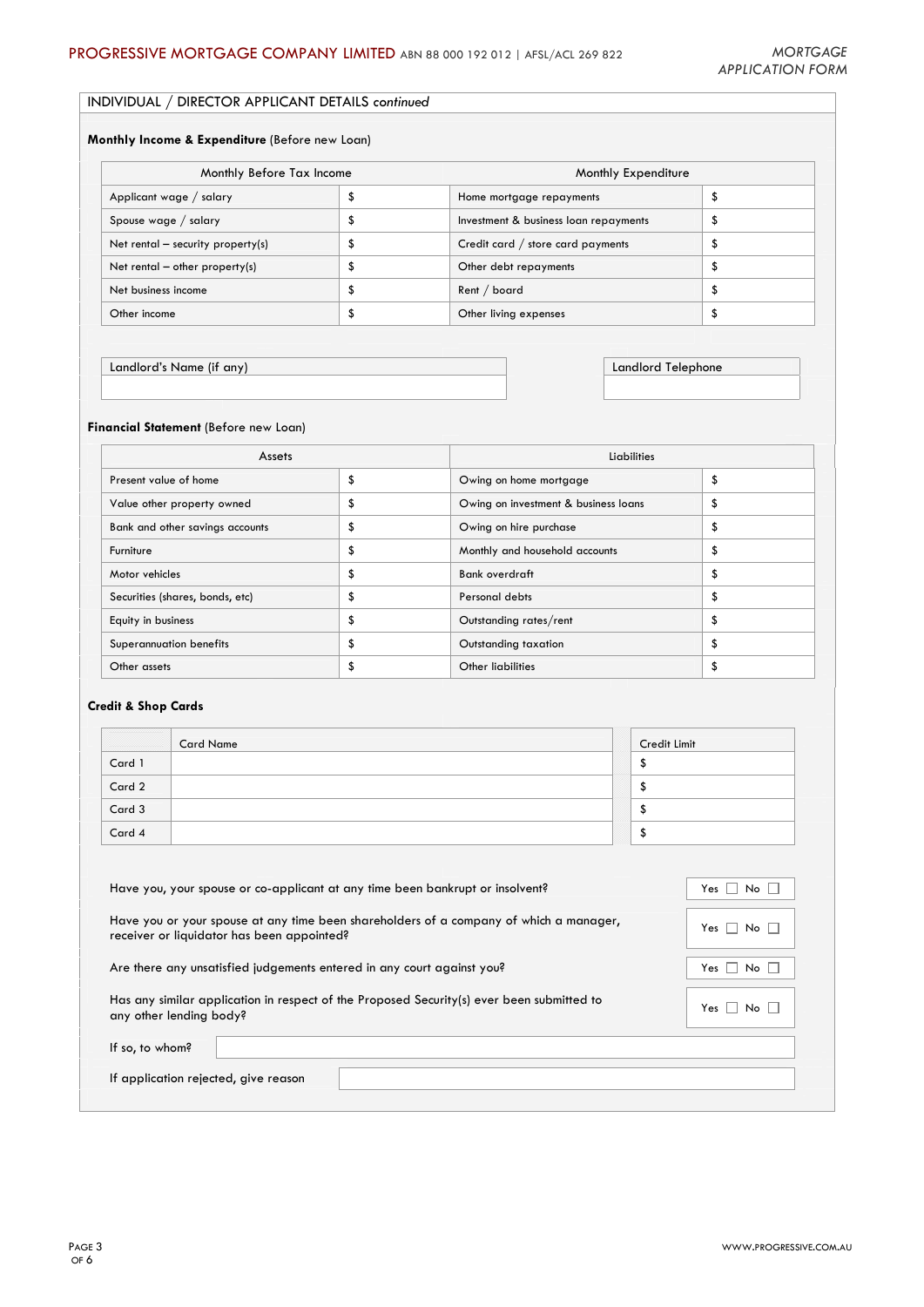# PROGRESSIVE MORTGAGE COMPANY LIMITED ABN 88 000 192 012 | AFSL/ACL 269 822 *MORTGAGE*

| <b>COMPANY APPLICANT DETAILS</b><br>(Each Director to complete page 2 and 3)         |
|--------------------------------------------------------------------------------------|
| Company Name                                                                         |
|                                                                                      |
| ACN / ABN<br>Date of Incorporation                                                   |
| Τ                                                                                    |
| <b>Trading Name(s)</b>                                                               |
| (if different from Company Name)                                                     |
| Industry                                                                             |
| <b>Registered Address</b>                                                            |
| Suburb<br>State<br>Postcode                                                          |
| <b>Principal Place of Business</b>                                                   |
| (if different from Registered Address)                                               |
| Suburb<br>State<br>Postcode                                                          |
| Name of Accountant                                                                   |
| <b>Accountant Address</b><br>Suburb<br>State<br>Postcode                             |
| <b>Accountant Telephone</b><br>Email                                                 |
| <b>LOAN DETAILS</b>                                                                  |
| Reason for Loan                                                                      |
| (e.g. Complete Purchase, carry out repairs, build, etc.)                             |
| Amount of Loan<br>Period Required                                                    |
| \$                                                                                   |
| New Property Purchase Price<br>Deposit Paid<br>\$<br>\$                              |
| Are you providing the balance of the purchase money in Cash?<br>Yes $\Box$ No $\Box$ |
| If not, how is the balance being provided?                                           |
| <b>Purchase Price</b>                                                                |
| If property now owned by Applicant, state date of purchase<br>\$                     |
| Date and Amount of Last V. G. Land Valuation<br>\$                                   |
| If this loan is approved, send loan documents to my solicitor/advisor:<br>Name       |
| Telephone:<br>Firm/Address:                                                          |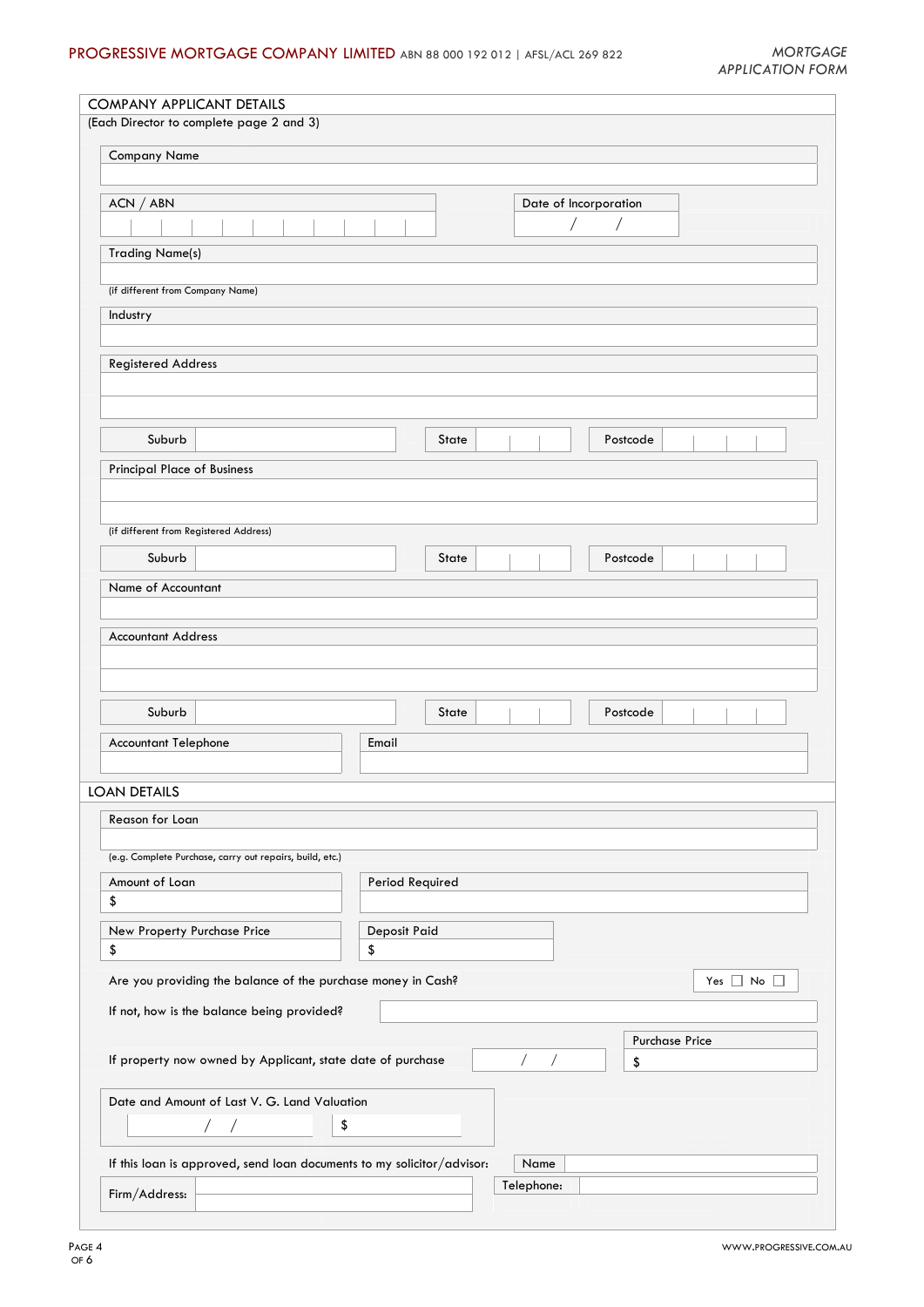# PROGRESSIVE MORTGAGE COMPANY LIMITED ABN 88 000 192 012 | AFSL/ACL 269 822 *MORTGAGE*

|                                    | (Copy and complete for each security)                                                                                                                                                                                                   |
|------------------------------------|-----------------------------------------------------------------------------------------------------------------------------------------------------------------------------------------------------------------------------------------|
| <b>Proposed Security Address</b>   |                                                                                                                                                                                                                                         |
|                                    |                                                                                                                                                                                                                                         |
| Suburb                             | Postcode<br>State                                                                                                                                                                                                                       |
| Property Type                      |                                                                                                                                                                                                                                         |
|                                    | (i.e. Owner Occupied Residential, Investment Residential, Owner Occupied Commercial, Investment Commercial)                                                                                                                             |
| <b>Property Description</b>        |                                                                                                                                                                                                                                         |
|                                    | (e.g. shop, factory, cottage, two storey house, terrace, semi, temporary dwelling, vacant land, house to be built, commercial property)                                                                                                 |
| Land Area / Dimensions             |                                                                                                                                                                                                                                         |
|                                    | m X<br>m<br>sq. m                                                                                                                                                                                                                       |
| Construction                       | Roof                                                                                                                                                                                                                                    |
|                                    |                                                                                                                                                                                                                                         |
| (brick, fibro, weatherboard, etc.) |                                                                                                                                                                                                                                         |
| <b>Building Age</b>                | Title<br>Lot<br>D.P. No.                                                                                                                                                                                                                |
|                                    |                                                                                                                                                                                                                                         |
|                                    | (Volume - Folio / Folio Identifier)                                                                                                                                                                                                     |
|                                    | Date and Amount of Last V. G. Land Valuation                                                                                                                                                                                            |
|                                    | \$                                                                                                                                                                                                                                      |
|                                    |                                                                                                                                                                                                                                         |
|                                    | Yes $\square$ No $\square$<br>If not, will you occupy upon purchase?<br>Yes $\Box$ No $\Box$<br>Are you occupying whole of property now?                                                                                                |
|                                    | \$<br>If tenanted, what is Weekly Rental?                                                                                                                                                                                               |
|                                    | Where can our Valuer obtain a key for the inspection?                                                                                                                                                                                   |
|                                    | PRIVACY DISCLOSURE STATEMENT                                                                                                                                                                                                            |
|                                    |                                                                                                                                                                                                                                         |
|                                    | Progressive is committed to protecting the privacy of<br>Progressive may use and disclose personal information about<br>Applicants and handling all personal information in<br>Mortgagors to government agencies and entities providing |
|                                    | accordance with the Federal Privacy Act 1988 (the<br>management services and may use such information to send                                                                                                                           |
|                                    | Australian Privacy Principles). This is set out in Progressive's<br>Mortgagors information about other products and services it<br>Privacy Policy available to you. Progressive needs to collect                                        |
|                                    | offers. Progressive will not disclose such information to others<br>personal information to process applications for and to<br>for the purpose of marketing to you. Please contact                                                      |
| manage your mortgage.              | Progressive if you wish to access any of the personal                                                                                                                                                                                   |
|                                    | information Progressive holds about you.                                                                                                                                                                                                |
| <b>CONSENT OF APPLICANT</b>        |                                                                                                                                                                                                                                         |
|                                    | The Applicant agrees that Progressive Mortgage Company Limited ("the Company") may act as follows:                                                                                                                                      |
| 1.                                 | Give a credit reporting agency the following personal information:                                                                                                                                                                      |
| (a)                                | Identity particulars (as permitted by the Privacy Commissioner's determination issued under S. 18E (3)).                                                                                                                                |
| (b)                                | The fact that the Applicant has applied for credit and the amount;                                                                                                                                                                      |
| (c)<br>(d)                         | The fact that the Company is a current credit provider to the Applicant;<br>Payments which become overdue more than 60 days and for which collection action has commenced;                                                              |
|                                    | Advice that payments are no longer overdue;                                                                                                                                                                                             |
|                                    |                                                                                                                                                                                                                                         |
| (e)                                |                                                                                                                                                                                                                                         |
| (f)<br>(g)                         | Cheques drawn by the Applicant which have been dishonoured more than once;<br>In specified circumstances, that in the opinion of the Company, the Applicant has committed a serious credit<br>infringement;                             |